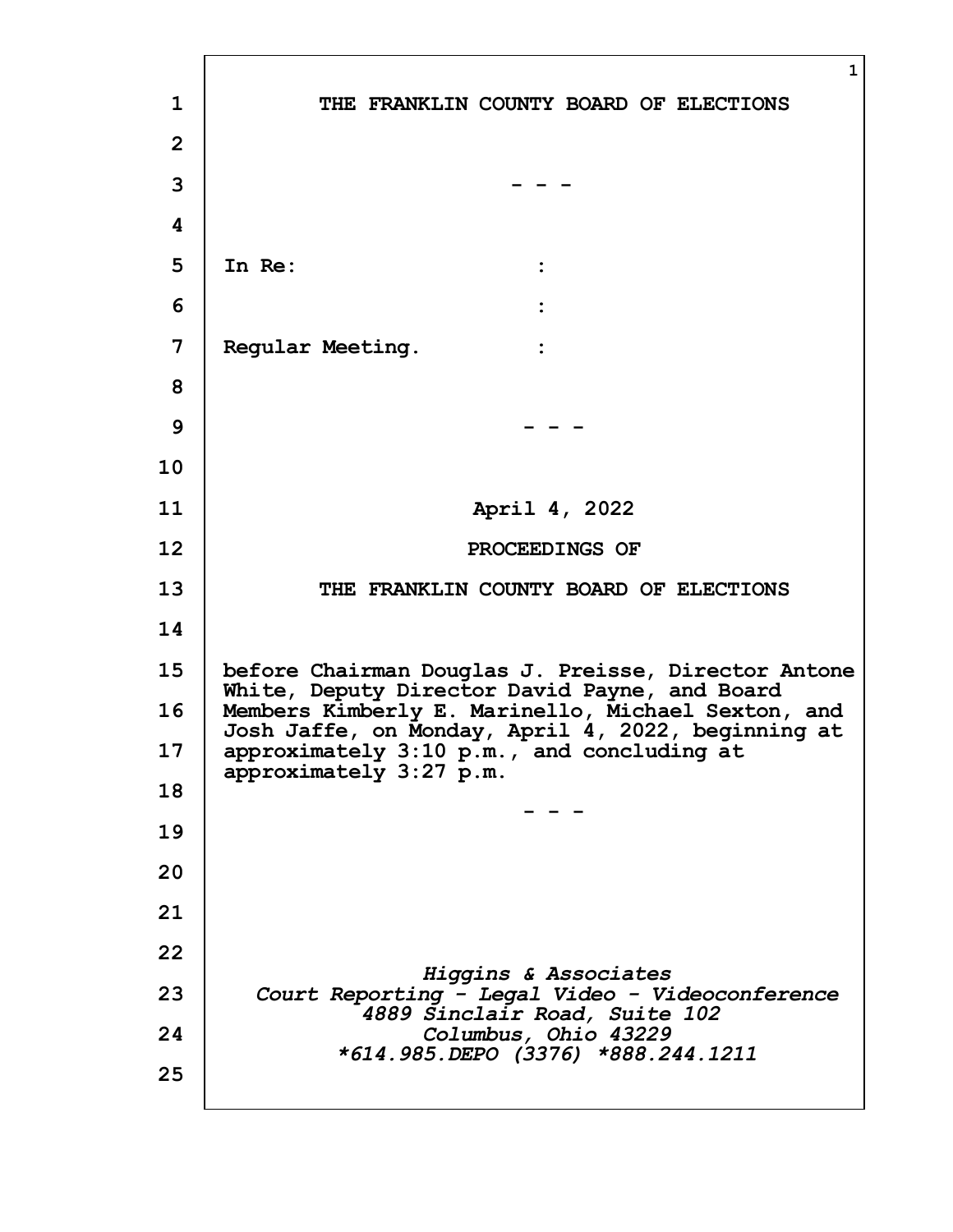|                         |                                                                     | $\overline{2}$ |
|-------------------------|---------------------------------------------------------------------|----------------|
| $\mathbf{1}$            | <b>APPEARANCES:</b>                                                 |                |
| $\overline{2}$          | FRANKLIN COUNTY PROSECUTOR'S OFFICE                                 |                |
| 3                       | Jeanine Hummer, Esquire                                             |                |
| $\overline{\mathbf{4}}$ | Assistant Prosecuting Attorney<br>373 South High Street, 13th Floor |                |
| 5                       | Columbus, Ohio 43215,                                               |                |
| 6                       | On behalf of the Board.                                             |                |
| 7                       |                                                                     |                |
| 8                       | <b>ALSO PRESENT:</b>                                                |                |
| 9                       | Erin Gibbons                                                        |                |
| 10                      | Matt Kelly<br>Carla Patton<br>Aaron Sellers                         |                |
| 11                      |                                                                     |                |
| 12                      |                                                                     |                |
| 13                      |                                                                     |                |
| 14                      |                                                                     |                |
| 15                      |                                                                     |                |
| 16                      |                                                                     |                |
| 17                      |                                                                     |                |
| 18                      |                                                                     |                |
| 19                      |                                                                     |                |
| 20                      |                                                                     |                |
| 21                      |                                                                     |                |
| 22                      |                                                                     |                |
| 23                      |                                                                     |                |
| 24                      |                                                                     |                |
| 25                      |                                                                     |                |
|                         |                                                                     |                |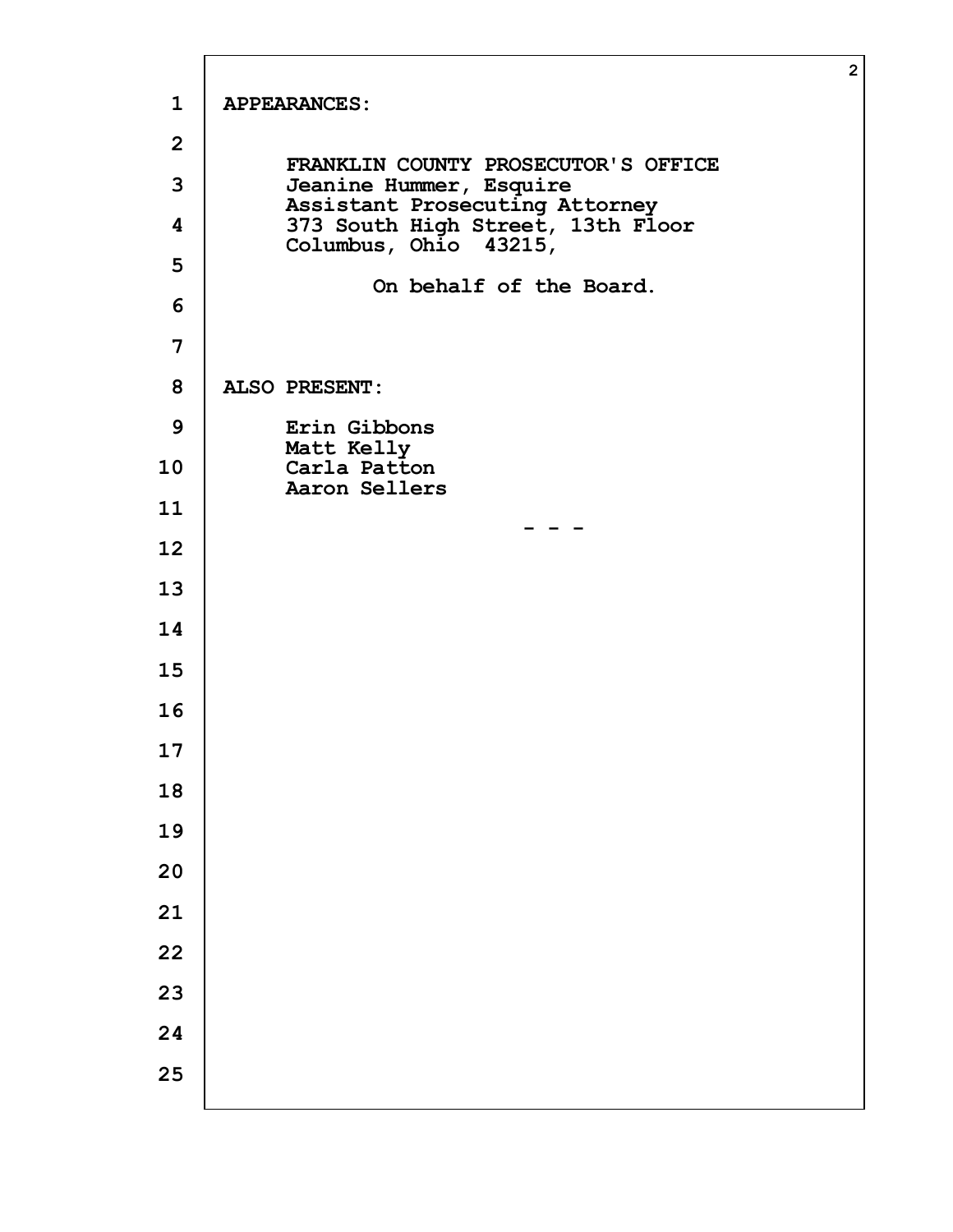|                |                                                                                                                      | 3           |
|----------------|----------------------------------------------------------------------------------------------------------------------|-------------|
| $\mathbf{1}$   | $\underline{\textbf{I}} \underline{\textbf{N}} \underline{\textbf{D}} \underline{\textbf{E}} \underline{\textbf{X}}$ |             |
| $\overline{2}$ |                                                                                                                      |             |
| 3              | <b>AGENDA ITEMS</b>                                                                                                  | <b>PAGE</b> |
| 4              | Paper Ballot Allocation for May 3<br><b>Primary Election</b>                                                         | 4           |
| 5<br>6         | Voting Machine and E-Pollbook Allocation<br>for the May 3 Primary Election                                           | 7           |
| 7              | Employee Recognition Program                                                                                         | 9           |
| 8              | Federal Inventory and Equipment Policy                                                                               | 12          |
| 9              | Hiring of Early Vote Center Managers                                                                                 | 15          |
| 10             | Candidate Petitions                                                                                                  | 18          |
| 11             | Adjourn                                                                                                              | 20          |
| 12             |                                                                                                                      |             |
| 13             | <b>BOARD EXHIBITS:</b>                                                                                               |             |
| 14<br>15       | Exhibit $A -$<br>Paper Ballot Allocation, 22 pages                                                                   | 5/6         |
| 16             | Exhibit $B -$<br>Voting Equipment Allocation, 6 pages                                                                | 7/8         |
| 17             |                                                                                                                      |             |
| 18             |                                                                                                                      |             |
| 19             |                                                                                                                      |             |
| 20             |                                                                                                                      |             |
| 21             |                                                                                                                      |             |
| 22             |                                                                                                                      |             |
| 23             |                                                                                                                      |             |
| 24             |                                                                                                                      |             |
| 25             |                                                                                                                      |             |
|                |                                                                                                                      |             |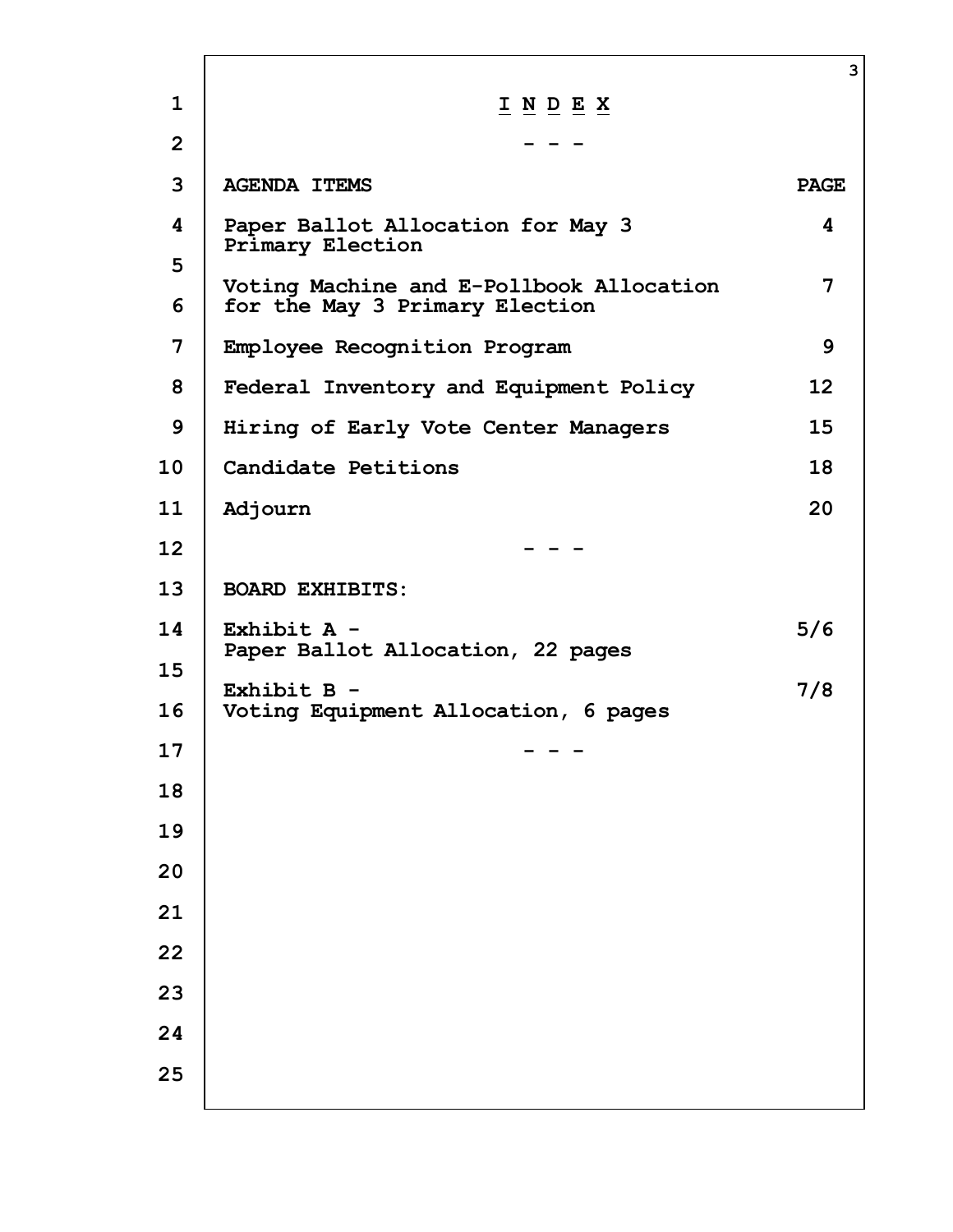|              | 4                                                   |
|--------------|-----------------------------------------------------|
| $\mathbf{1}$ | Monday Afternoon Session<br>April 4, 2022           |
| $\mathbf{2}$ | 3:10 p.m.                                           |
| 3            |                                                     |
| 4            | DEPUTY DIRECTOR PAYNE: It looks                     |
| 5            | like we have a quorum, but I'll go ahead and take   |
| 6            | roll.                                               |
| 7            | Kim Marinello.                                      |
| 8            | MEMBER MARINELLO: Here.                             |
| 9            | DEPUTY DIRECTOR PAYNE: Mike Sexton.                 |
| 10           | MEMBER SEXTON: Here.                                |
| 11           | DEPUTY DIRECTOR PAYNE:<br>Doug                      |
| 12           | Preisse.                                            |
| 13           | <b>CHAIRMAN PREISSE: Here.</b>                      |
| 14           | DEPUTY DIRECTOR PAYNE: And Josh                     |
| 15           | Jaffe.                                              |
| 16           | MEMBER JAFFE: Here.                                 |
| 17           | DEPUTY DIRECTOR PAYNE: We do indeed                 |
| 18           | have a quorum.                                      |
| 19           | The first item on the agenda is the                 |
| 20           | paper ballot allocation for the May 3rd primary     |
| 21           | election. We're required to do this at least a      |
| 22           | couple of times before the election to make sure    |
| 23           | that we have the requisite number of paper ballots. |
| 24           | And then after Carla talks we'll also be doing an   |
| 25           | allocation for voting machines and electronic       |
|              |                                                     |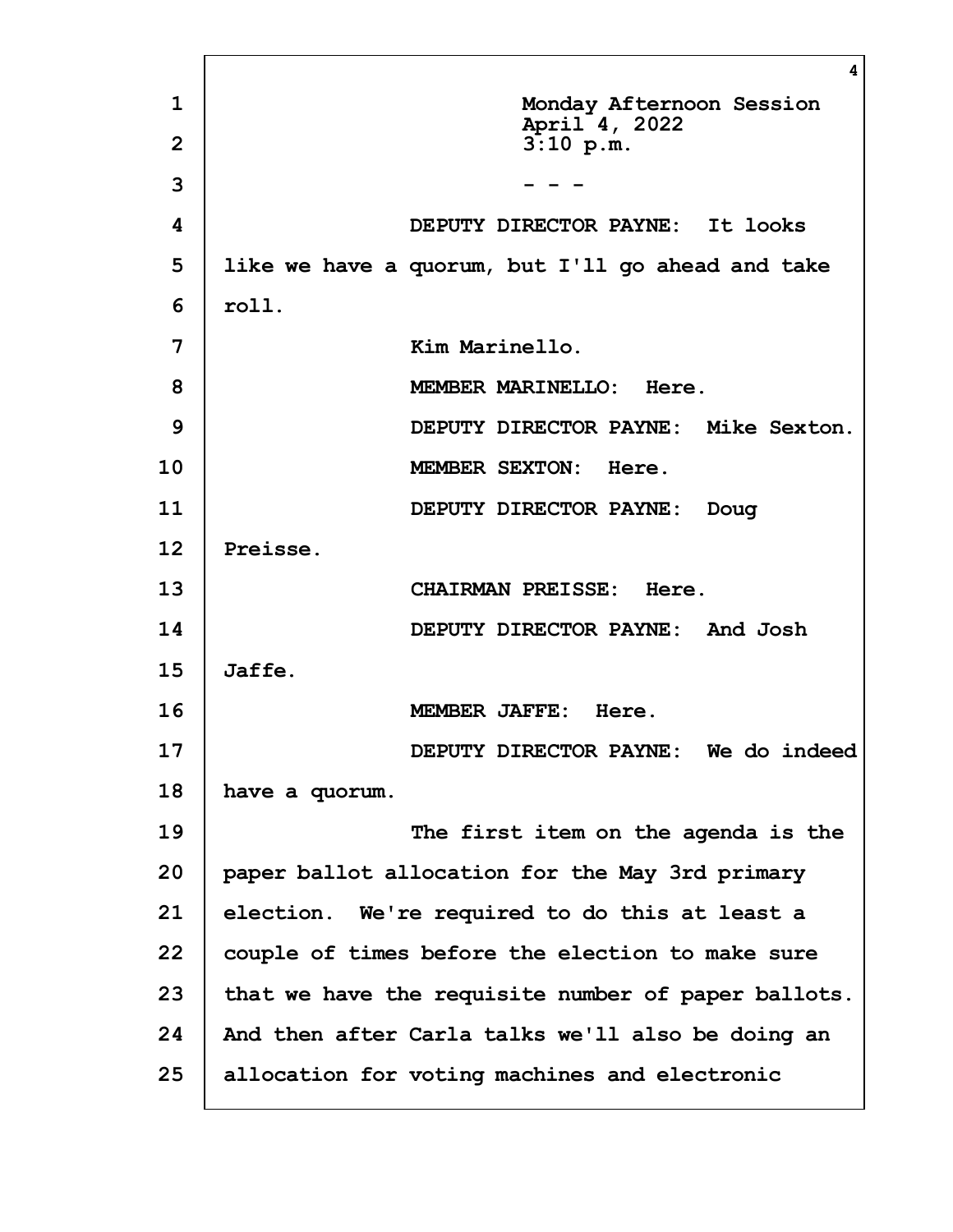| $\mathbf{1}$   | pollbooks.                                          |
|----------------|-----------------------------------------------------|
| $\overline{2}$ | MS. PATTON: You have in your packet                 |
| 3              | Exhibit A, which is the paper ballot allocation for |
| 4              | the May 3rd, 2022 primary election. These numbers   |
| 5              | kind of wrap up the requirements from the           |
| 6              | directives issued by the Secretary of State to      |
| 7              | include not only the provisional but the election   |
| 8              | day ballots as well. Requirements on the            |
| 9              | provisional are looking at the numbers from the     |
| 10             | last like election, which would be 2018. And so     |
| 11             | the number of provisional ballots with an           |
| 12             | additional five percent of that number added to it. |
| 13             | We round that up. The election day ballots, with    |
| 14             | the system that we run, we have the discretion on   |
| 15             | the number of ballots we send out. We have          |
| 16             | accounted for 20 percent of the voter turnout in    |
| 17             | the like -- in that precinct in the like election,  |
| 18             | being 2018. So 20 percent of the voters that voted  |
| 19             | in 2018 is how many paper ballots in addition to    |
| 20             | the requirement of the provisional ballots that     |
| 21             | we're putting out. So that number before you is a   |
| 22             | total of 74,075 preprinted ballots between all      |
| 23             | parties with 35,225 for Dem and Rep. And then with  |
| 24             | only about a quarter of the county having issues on |
| 25             | it, there are 3,625 total issuing ballots. So we    |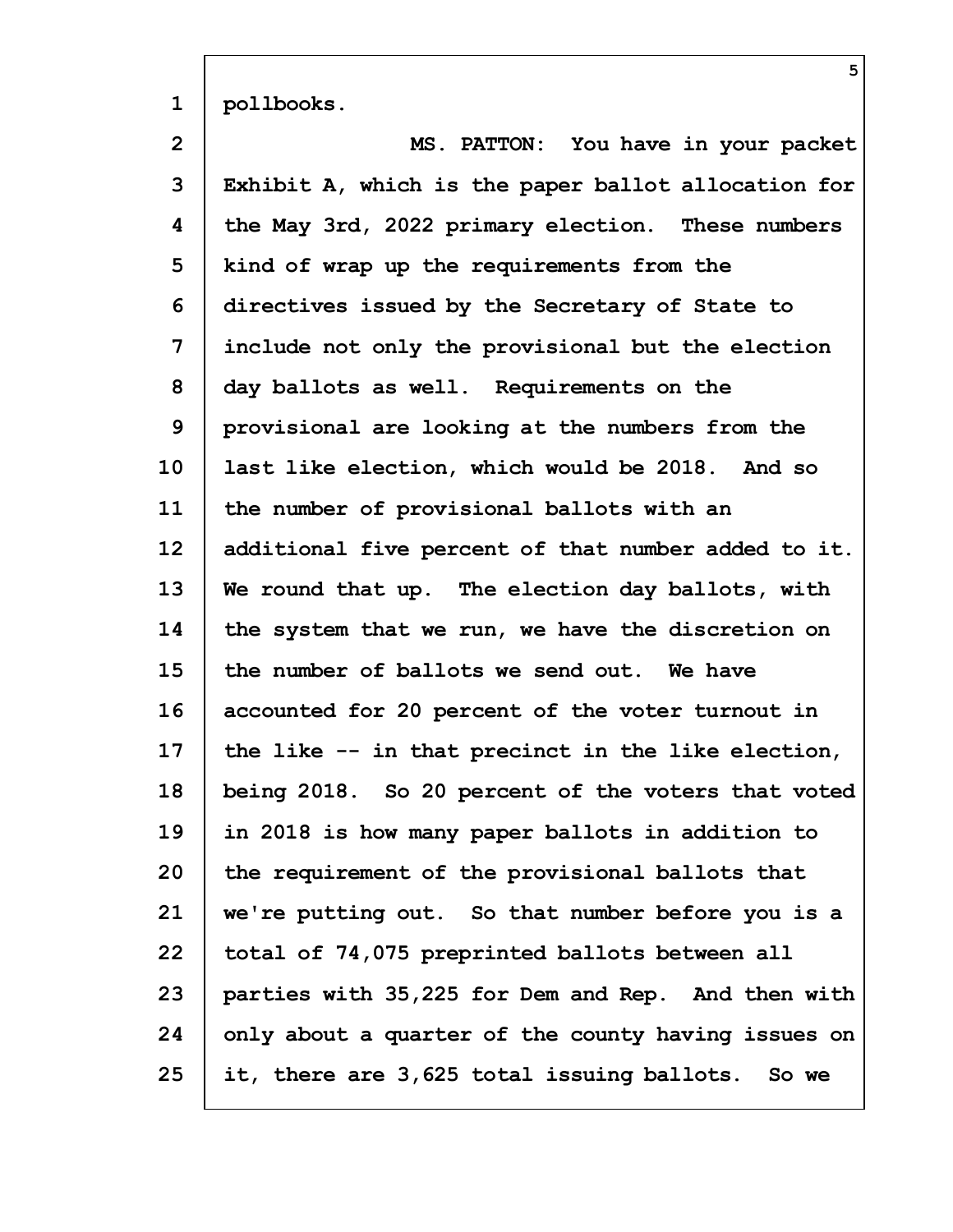|                | 6                                                   |
|----------------|-----------------------------------------------------|
| $\mathbf 1$    | would ask that you approve this allocation for the  |
| $\overline{2}$ | election day ballots.                               |
| 3              | MEMBER SEXTON: Pretty much                          |
| 4              | standard, the ones we do every election?            |
| 5              | MS. PATTON: Yes. Not deviated from                  |
| 6              | past plans.                                         |
| 7              | MR. JAFFE: Are we required to do a                  |
| 8              | 50/50 split in terms of the party of the ballots or |
| 9              | is that just what we've done?                       |
| 10             | MS. PATTON: That's typical because                  |
| 11             | we can look at the parties and, you know, we know   |
| 12             | that some precincts are heavier than others but     |
| 13             | then we don't know how those folks are going to go  |
| 14             | in and request the ballot this election. So we try  |
| 15             | to keep it even. We do have the ability to produce  |
| 16             | more on demand here in-house if necessary if we     |
| 17             | find that they're running low.                      |
| 18             | CHAIRMAN PREISSE: Right. Okay.                      |
| 19             | MEMBER SEXTON: Mr. Chairman, I move                 |
| 20             | that the Board adopt the paper ballot allocation    |
| 21             | formula in Exhibit A compiled by the Board staff    |
| 22             | for the May 3rd, 2022 Primary Election.             |
| 23             | CHAIRMAN PREISSE: And I second the                  |
| 24             | motion.                                             |
| 25             | DEPUTY DIRECTOR PAYNE: It's been                    |
|                |                                                     |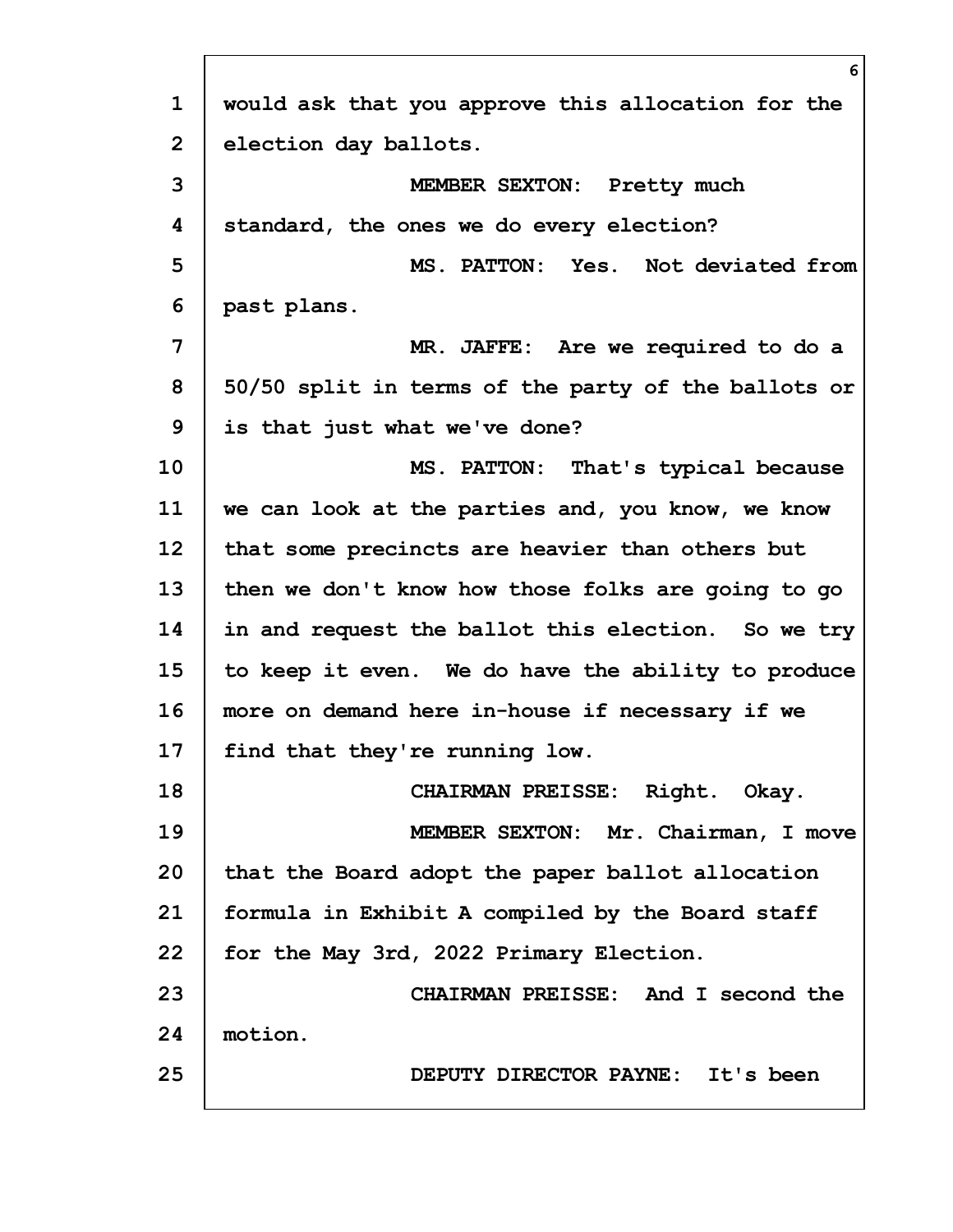|                | $\overline{7}$                                      |
|----------------|-----------------------------------------------------|
| $\mathbf{1}$   | properly moved and seconded.                        |
| $\overline{2}$ | All those in favor of the motion                    |
| 3              | signify by saying aye.                              |
| 4              | (Vote taken.)                                       |
| 5              | DEPUTY DIRECTOR PAYNE: All opposed,                 |
| 6              | same sign.                                          |
| 7              | (No response.)                                      |
| 8              | DEPUTY DIRECTOR PAYNE: Motion                       |
| 9              | carries.                                            |
| 10             | The next item on the agenda is Carla                |
| 11             | Patton again with voting machine allocation as well |
| 12             | as electronic pollbook allocation for the May 3rd   |
| 13             | Primary.                                            |
| 14             | MS. PATTON: In your packet is                       |
| 15             | Exhibit B, which is the election equipment          |
| 16             | allocation for the May 3rd, 2022 Primary Election.  |
| 17             | This report will detail the number of DS200s for    |
| 18             | the ballot counters, the number of express vote     |
| 19             | tabletops, the number of express vote kiosk         |
| 20             | markers, and there will be a column for the total   |
| 21             | of those two together, and the number of poll pads, |
| 22             | which are the electronic pollbooks that we utilize  |
| 23             | to come up with the numbers. The express votes,     |
| 24             | which are the marking devices, we allocated the     |
| 25             | tabletops one for every 340 voters and the kiosks,  |
|                |                                                     |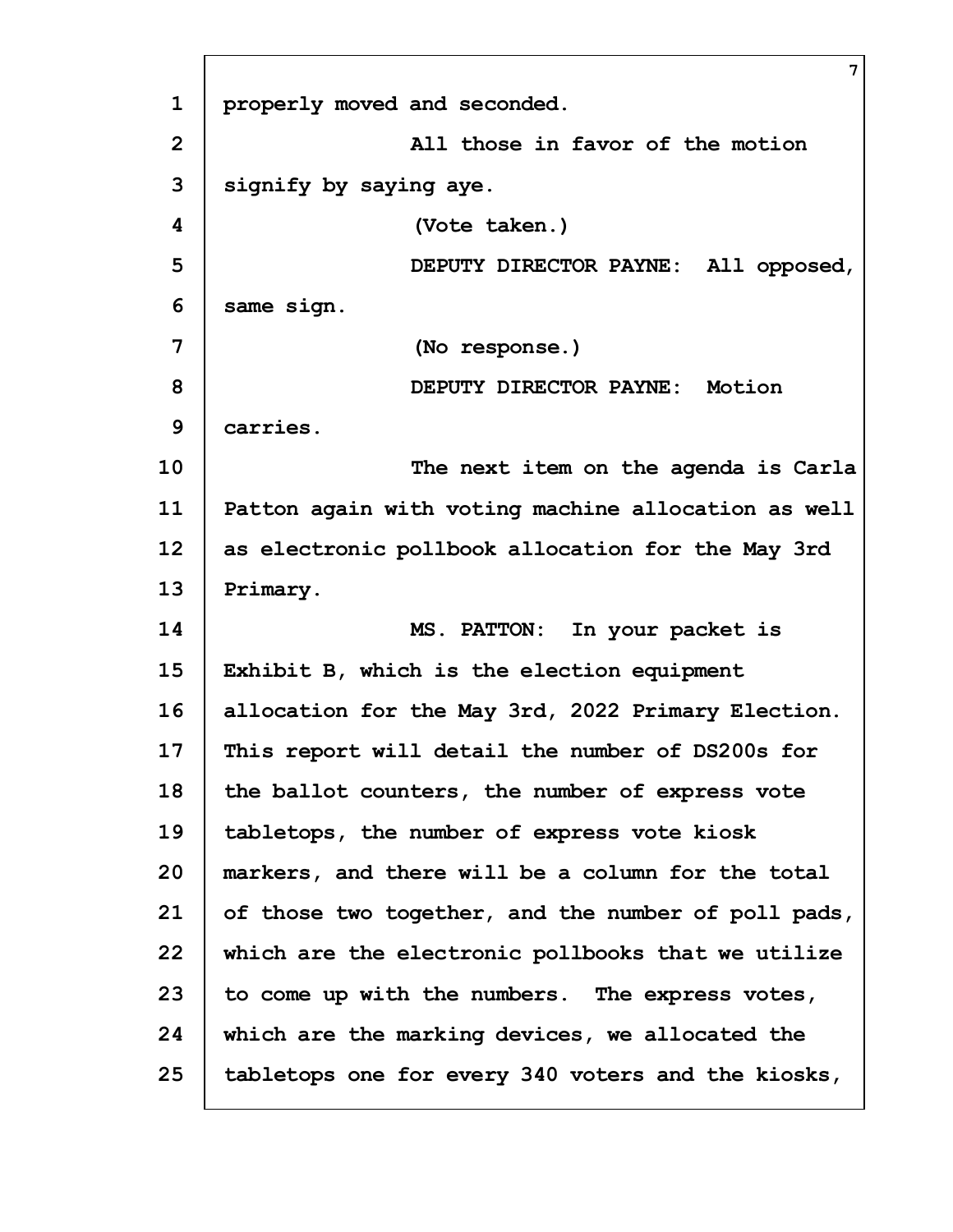**1 2 3 4 5 6 7 8 9 10 11 12 13 14 15 16 17 18 19 20 21 22 23 24 25 which have the ability to lower into a different position for wheelchair voters or ADA voters in general, those are allocated one per 4,540 voters. So everybody has at least one kiosk and no less than two tabletop markers in their locations and the DS200 ballots are one for every 2,525 voters in the location. And with nobody getting less than one, we have up to four going out to any one location. The poll pads are allocated one for every 850 total voters. These are total voter numbers, not active. And so with no less than three poll pads going to any given location. Your totals are 503 DS200 counters going out, a total of 3,059 marker devices are going out, and 1,302 poll pads will be deployed. So we ask that you approve this allocation. If there's any questions. MEMBER JAFFE: How many locations do we have this time? MS. PATTON: We have 320 locations this election. MEMBER MARINELLO: I move that the Board adopt the voting machine allocation formula in Exhibit B compiled by the Board staff for the May 3rd, 2022 Primary Election. CHAIRMAN PREISSE: Second the**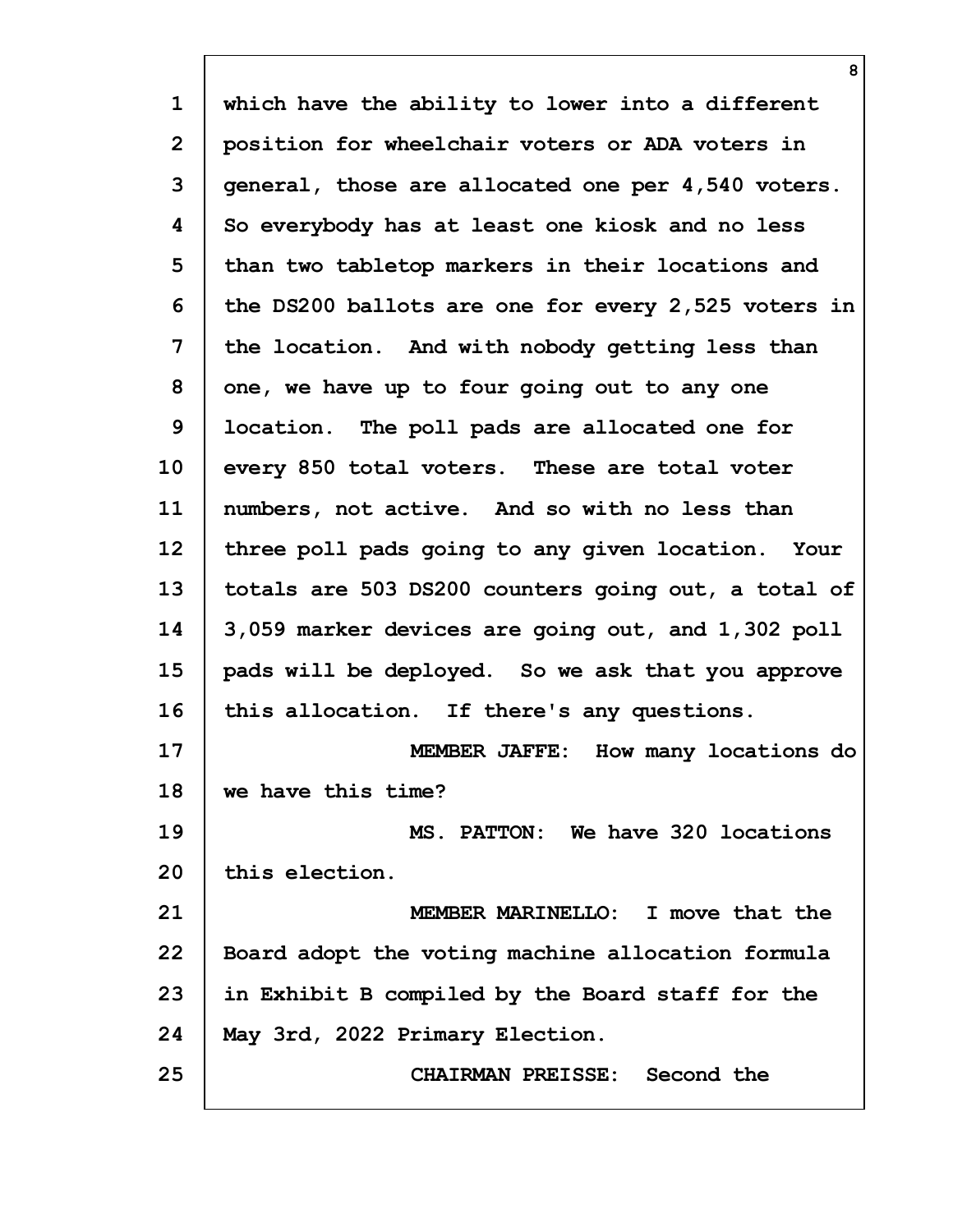|                | 9                                                  |
|----------------|----------------------------------------------------|
| $\mathbf{1}$   | motion.                                            |
| $\overline{2}$ | DEPUTY DIRECTOR PAYNE: It's been                   |
| 3              | properly moved and seconded.                       |
| 4              | All those in favor of the motion                   |
| 5              | signify by saying aye.                             |
| 6              | (Vote taken.)                                      |
| 7              | DEPUTY DIRECTOR PAYNE: All opposed,                |
| 8              | same sign.                                         |
| 9              | (No response.)                                     |
| 10             | DEPUTY DIRECTOR PAYNE: Motion                      |
| 11             | carries.                                           |
| 12             | The next item on the agenda is the                 |
| 13             | employee recognition program, and I've asked Aaron |
| 14             | Sellers to speak to this. Aaron is one of the ten  |
| 15             | members on the employee recognition committee that |
| 16             | we started at the beginning of the year. Robin     |
| 17             | Link on our staff has done a great job with the    |
| 18             | employee recognition program. And I would echo     |
| 19             | what the Secretary of State's office says, we      |
| 20             | have -- our employees are second to none of any of |
| 21             | the employees anywhere in the State of Ohio. So I  |
| 22             | think this employee recognition program is well    |
| 23             | deserved and I'm going to let Aaron Sellers speak  |
| 24             | to it.                                             |
| 25             | MR. SELLERS: Good afternoon,                       |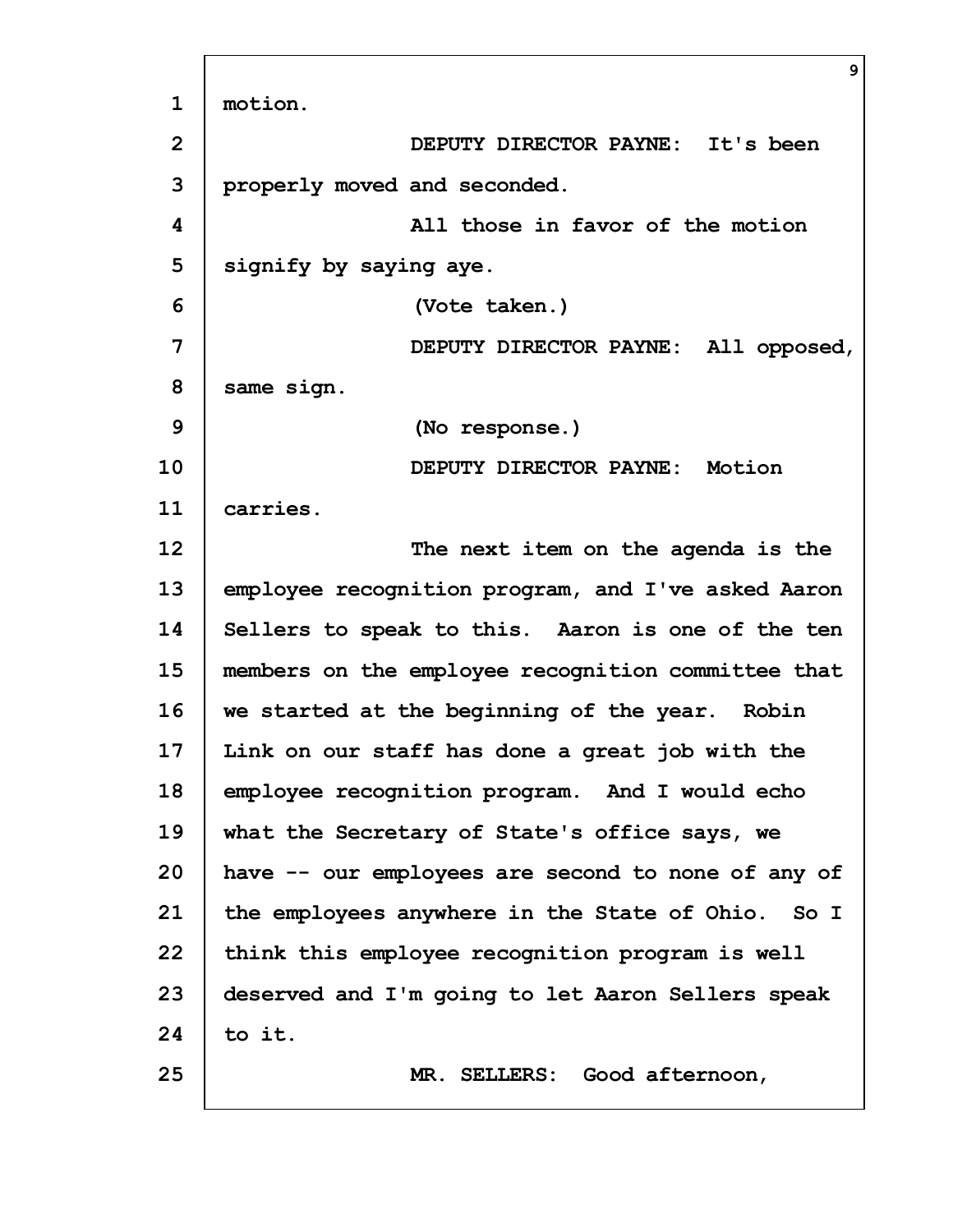| members of the Board. |  |
|-----------------------|--|
|-----------------------|--|

**2 3 4 5 6 7 8 9 10 11 12 As a member of the employee recognition committee I've been asked to speak to you regarding the request in front of you today. Last year the Director and Deputy Director had a vision to create an employee recognition program which you have graciously funded allowing us to hold events throughout this year to build office camaraderie, including events to show appreciation for all the good things done by Board staff, both seasonal and full time. To give you and example, we had an**

**13 14 15 16 17 18 event a couple of weeks ago. It was a pop-up grab-and-go breakfast in celebration of the first week of spring. And anytime you have free food around here and coffee and drinks, it was certainly well attended. The Director and Deputy Director can attest to that.**

**19 20 21 22 23 24 25 Another component of that employee recognition committee was to create an employee of the month program that is voted by office peers. To date four staff members have been voted on as employee of the month. As a benefit of being selected by your peers as employee of the month we are asking for your approval to allow winners of**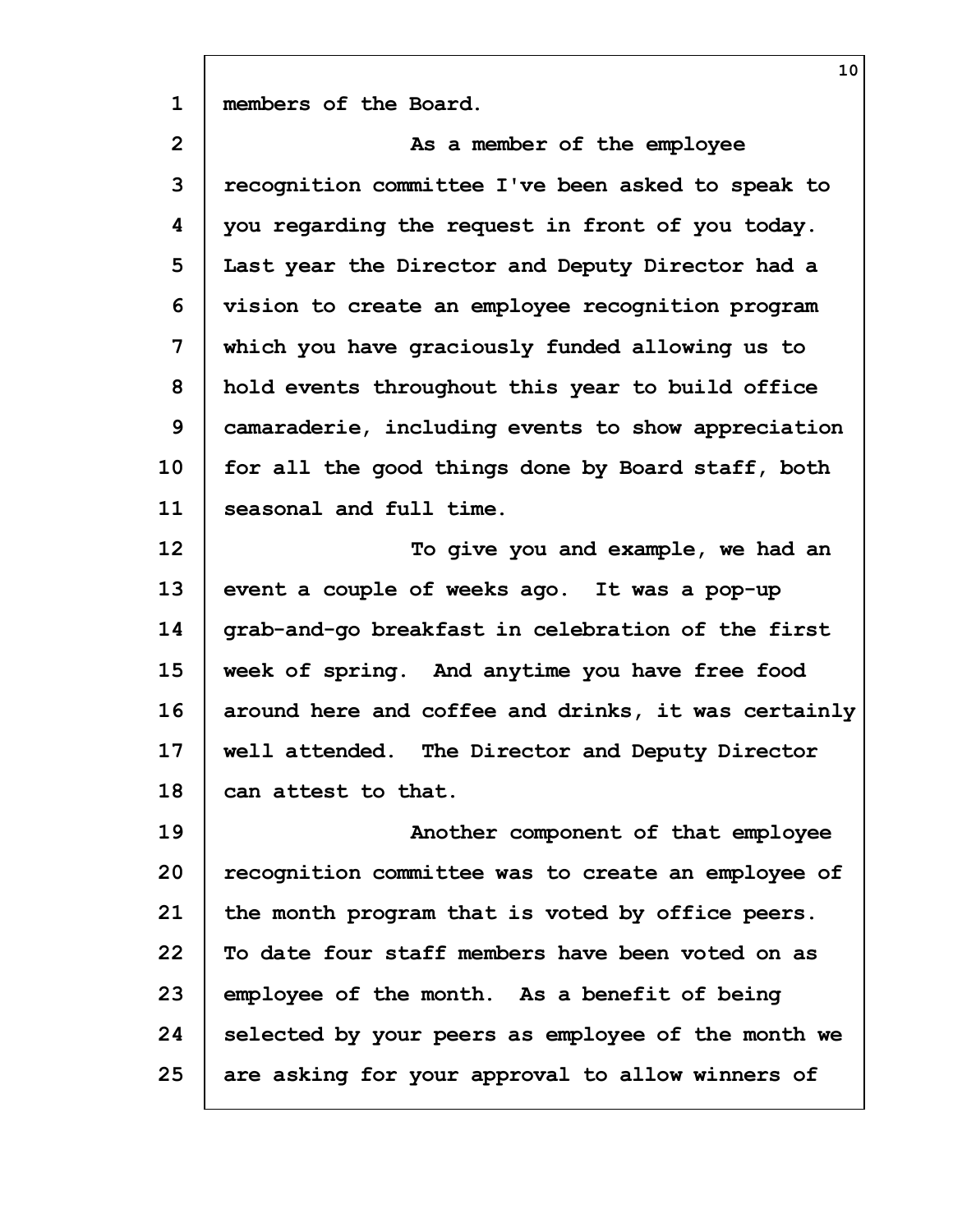|                | 11                                                  |
|----------------|-----------------------------------------------------|
| $\mathbf 1$    | that to have eight hours of personal time to show   |
| $\overline{2}$ | our appreciation for the great work that they've    |
| 3              | done.                                               |
| 4              | I'd be happy to answer any questions                |
| 5              | that you might have.                                |
| 6              | CHAIRMAN PREISSE: I have expressed                  |
| 7              | an interest in how the employee of the month is     |
| 8              | selected, but you've got a working committee that's |
| 9              | been in existence. Is that right?                   |
| 10             | MR. SELLERS: Yeah. So what we do                    |
| 11             | is we have a week's worth of voting that all        |
| 12             | members of the board vote on. Then we have a        |
| 13             | ranking system, there's a point valuation, and what |
| 14             | we do is we add up to see who the winner was and    |
| 15             | then the board -- the committee meets and votes on  |
| 16             | the winner and then it's filtered up to the         |
| 17             | Director and Deputy Director prior to announcement. |
| 18             | CHAIRMAN PREISSE: Okay.                             |
| 19             | MR. JAFFE: If there's no other                      |
| 20             | questions, I move that as part of the employee      |
| 21             | recognition program the recognized employee of the  |
| 22             | month be awarded eight hours of personal leave, use |
| 23             | of the eight hours of personal leave must be        |
| 24             | pre-approved by employee's manager and must be used |
| 25             | within six months of the time of the award.         |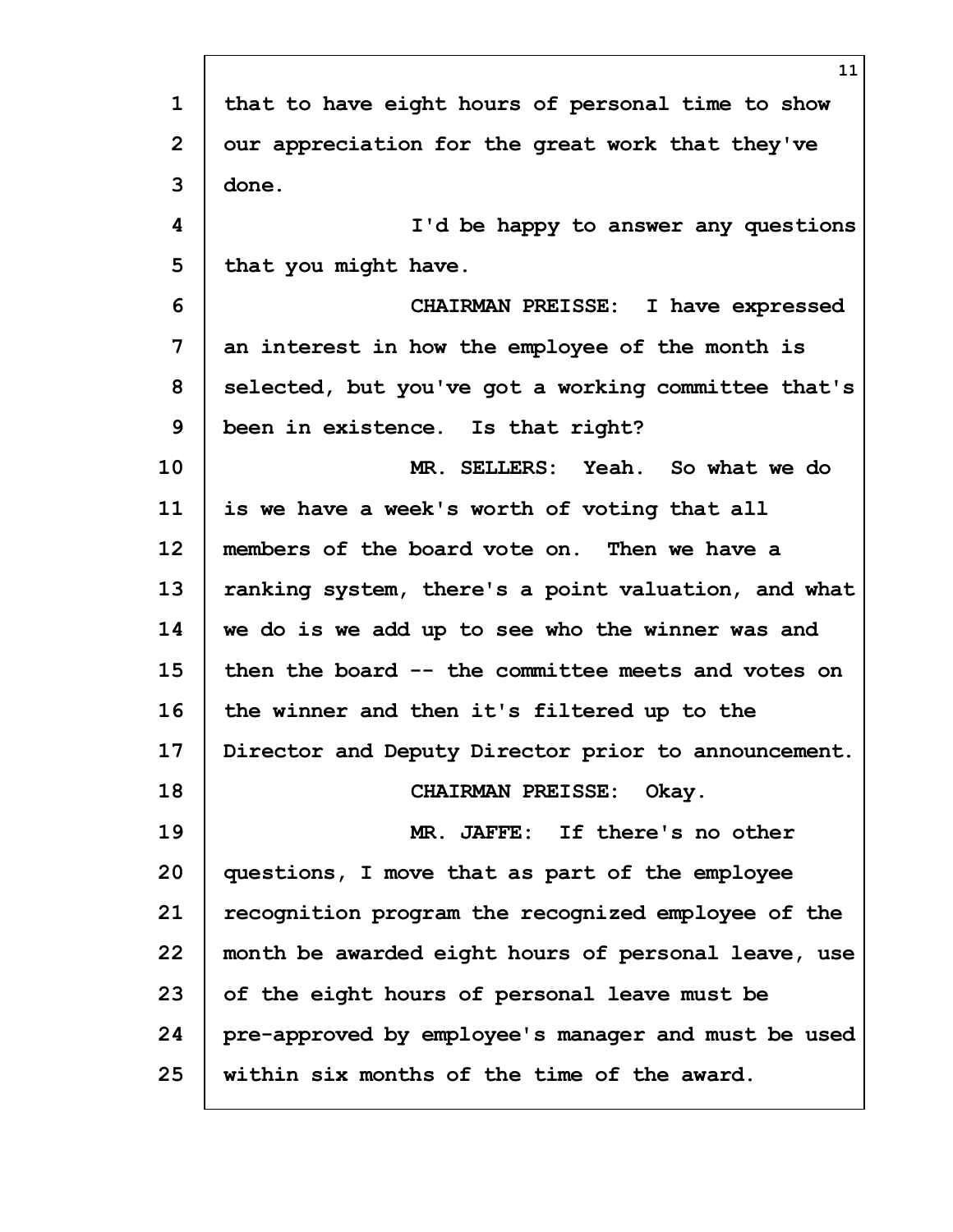|             | 12 <sub>2</sub>                                    |
|-------------|----------------------------------------------------|
| $\mathbf 1$ | Additionally, an employee can only be selected as  |
| 2           | employee of the month once during a calendar year. |
| 3           | <b>MEMBER SEXTON:</b><br>Second.                   |
| 4           | DEPUTY DIRECTOR PAYNE: It's been                   |
| 5           | properly moved and seconded.                       |
| 6           | All those in favor of the motion                   |
| 7           | signify by saying aye.                             |
| 8           | (Vote taken.)                                      |
| 9           | DEPUTY DIRECTOR PAYNE: All opposed,                |
| 10          | same sign.                                         |
| 11          | (No response.)                                     |
| 12          | DEPUTY DIRECTOR PAYNE:<br>Motion                   |
| 13          | carries.                                           |
| 14          | The next item on the agenda is the                 |
| 15          | federal inventory and equipment policy, and I'll   |
| 16          | turn that over to our Director, Antone White, for  |
| 17          | an explanation.                                    |
| 18          | DIRECTOR WHITE: Thank you, David.                  |
| 19          | Good afternoon, Board members.                     |
| 20          | As part of your Board packet you                   |
| 21          | have a federal grant award equipment policy for    |
| 22          | which we are seeking approval. The purpose of this |
| 23          | policy is to set forth procedures, properly track  |
| 24          | equipment purchased through federal grant funding. |
| 25          | Equipment with a useful life of more than one year |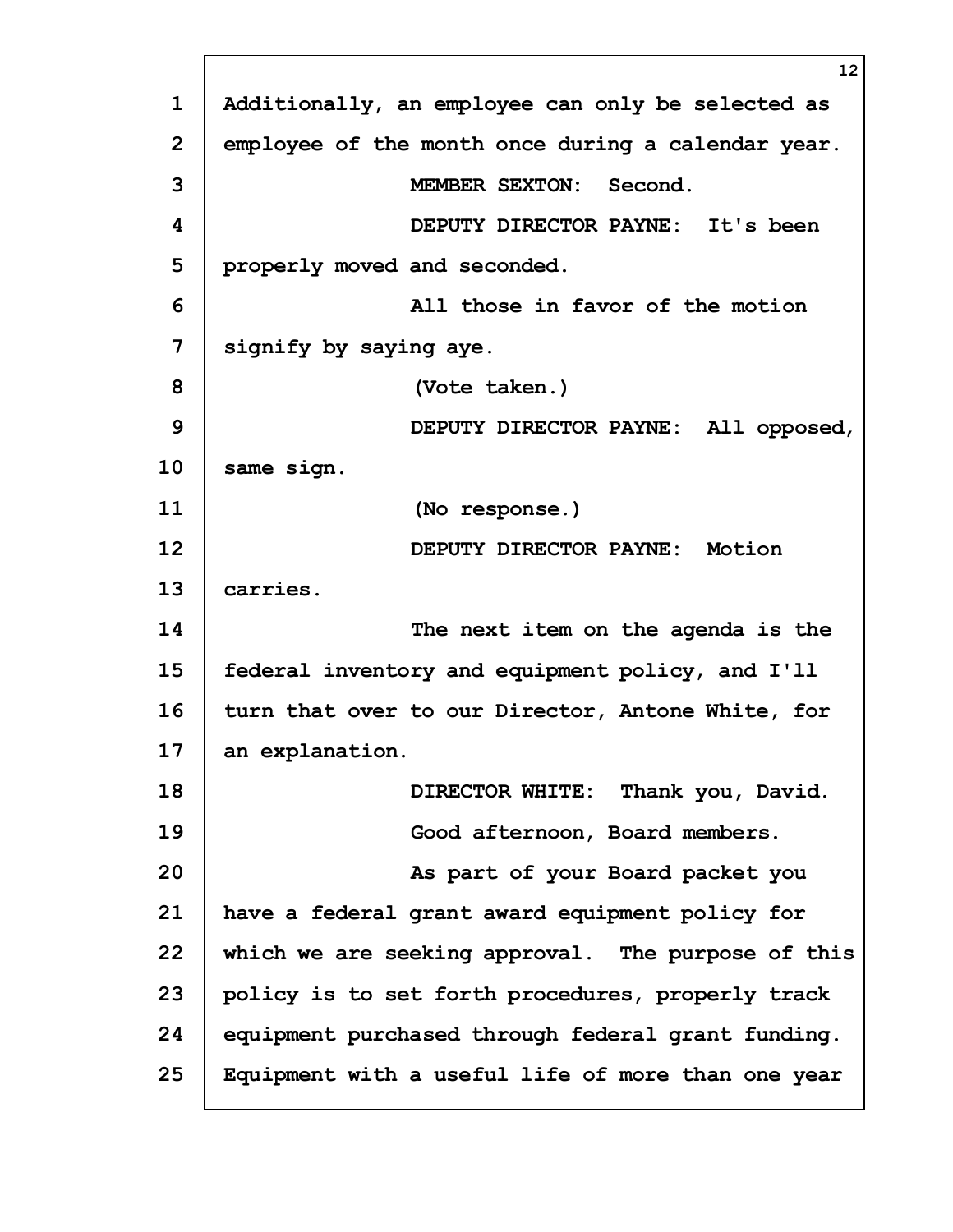| $\mathbf 1$  | and a per-unit acquisition cost of \$5,000 must be  |
|--------------|-----------------------------------------------------|
| $\mathbf{2}$ | included in this inventory.                         |
| 3            | This policy comes before you today                  |
| 4            | as part of a recent review conducted by the Ohio    |
| 5            | Secretary of State of HAVA and CARES Act            |
| 6            | expenditures our office made during the 2020        |
| 7            | election. The Secretary of State determined that    |
| 8            | our policies and procedures relevant to the         |
| 9            | management and inventory of equipment purchased     |
| 10           | with federal grant funding such as CARES Act and    |
| 11           | HAVA Act funding do not meet all federal            |
| 12           | requirements in accordance with federal regulations |
| 13           | as described in 2 C.F.R., 200.313 for the           |
| 14           | management of this type of equipment used for --    |
| 15           | used with federal grant dollars. The Secretary of   |
| 16           | State provided us with a suggested policy template  |
| 17           | which Board staff then tweaked and then we sent     |
| 18           | that policy to the prosecutor's office for review.  |
| 19           | The prosecutor's office has reviewed and approved   |
| 20           | the policy that you have before you to form. And    |
| 21           | pending any questions, I would ask for adoption     |
| 22           | today.                                              |
| 23           | MEMBER JAFFE: I have a question.                    |
| 24           | Thank you for providing the list of things that     |
| 25           | we -- currently are subject to this policy. I see   |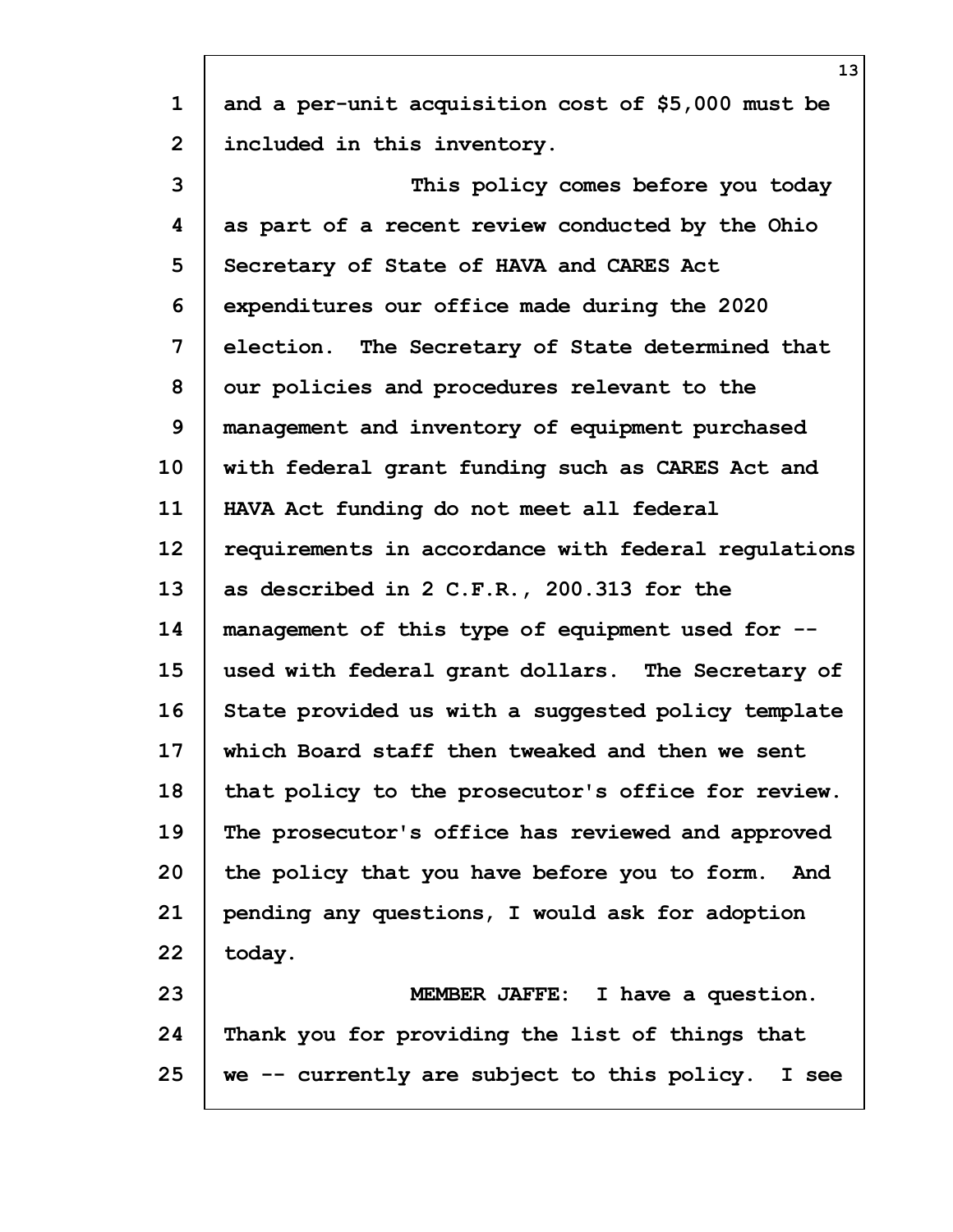| $\mathbf{1}$ | some of this is network equipment, which I believe  |
|--------------|-----------------------------------------------------|
| $\mathbf{2}$ | is separately required to be tracked by the         |
| 3            | Secretary of State's policy on inventory            |
| 4            | management --                                       |
| 5            | DIRECTOR WHITE: Correct.                            |
| 6            | MEMBER JAFFE: -- working on that                    |
| 7            | last year. Are we using the Tenex inventory system  |
| 8            | to do all this tracking or how does that work?      |
| 9            | DIRECTOR WHITE: That is correct.                    |
| 10           | So our IT director, Jeff Gatwood, has advised us    |
| 11           | that we can use our Tenex management system and     |
| 12           | then within that there's a module which is the      |
| 13           | inventory tracker. So we track everything through   |
| 14           | that module. And so all the required notes for      |
| 15           | items that we purchased with federal funding, we    |
| 16           | can use the notes section within the inventory      |
| 17           | tracker to track and document all the proper        |
| 18           | requirements that we have to document under federal |
| 19           | regulation.                                         |
| 20           | Okay<br>MR. JAFFE:                                  |
| 21           | MEMBER SEXTON: Mr. Chairman, I move                 |
| 22           | the Board adopt a federal inventory and asset       |
| 23           | management policy that requires the Board of        |
| 24           | Elections to maintain proper and accurate inventory |
| 25           | records of equipment purchased with federal CARES   |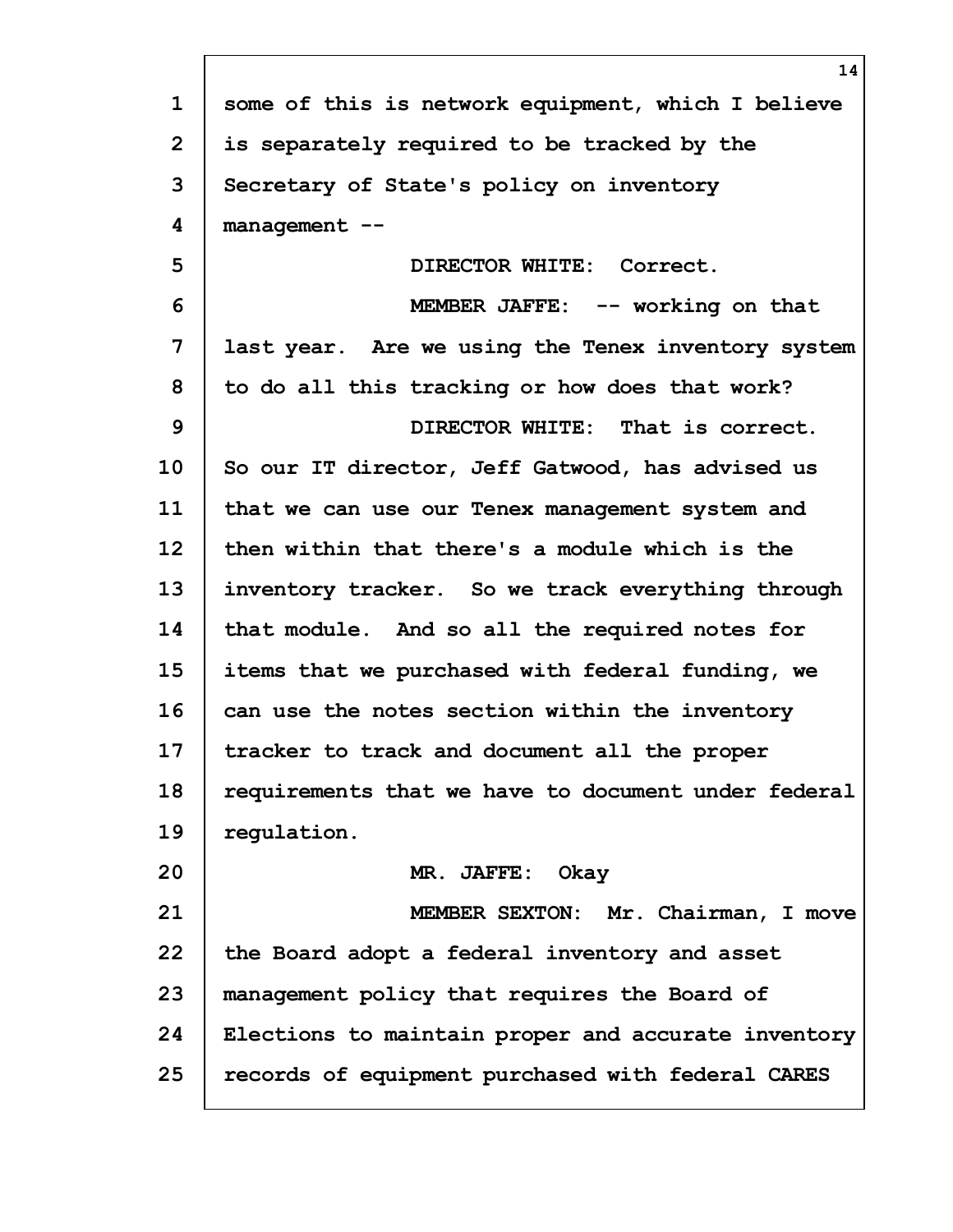|                | 15                                                 |
|----------------|----------------------------------------------------|
| $\mathbf{1}$   | and HAVA funds.                                    |
| 2              | CHAIRMAN PREISSE: I second the                     |
| 3              | motion.                                            |
| 4              | DEPUTY DIRECTOR PAYNE: It's been                   |
| 5              | properly moved and seconded.                       |
| 6              | All those in favor of the motion                   |
| $\overline{7}$ | signify by saying aye.                             |
| 8              | (Vote taken.)                                      |
| 9              | DEPUTY DIRECTOR PAYNE: All opposed,                |
| 10             | same sign.                                         |
| 11             | (No response.)                                     |
| 12             | DEPUTY DIRECTOR PAYNE: Motion                      |
| 13             | carries.                                           |
| 14             | The next item --                                   |
| 15             | DIRECTOR WHITE: Thank you, Board.                  |
| 16             | We'll have you sign off on that policy before we   |
| 17             | leave today.<br>Thank you.                         |
| 18             | CHAIRMAN PREISSE: Thank you,                       |
| 19             | Antone.                                            |
| 20             | DEPUTY DIRECTOR PAYNE: The next                    |
| 21             | item on the agenda is the hiring of Early Vote     |
| 22             | Center managers. And I'll turn it over to Matt     |
| 23             | Kelly who is in charge of the Early Vote Center as |
| 24             | well as our absentee department.                   |
| 25             | MR. KELLY: Members of the Board,                   |

 $\Gamma$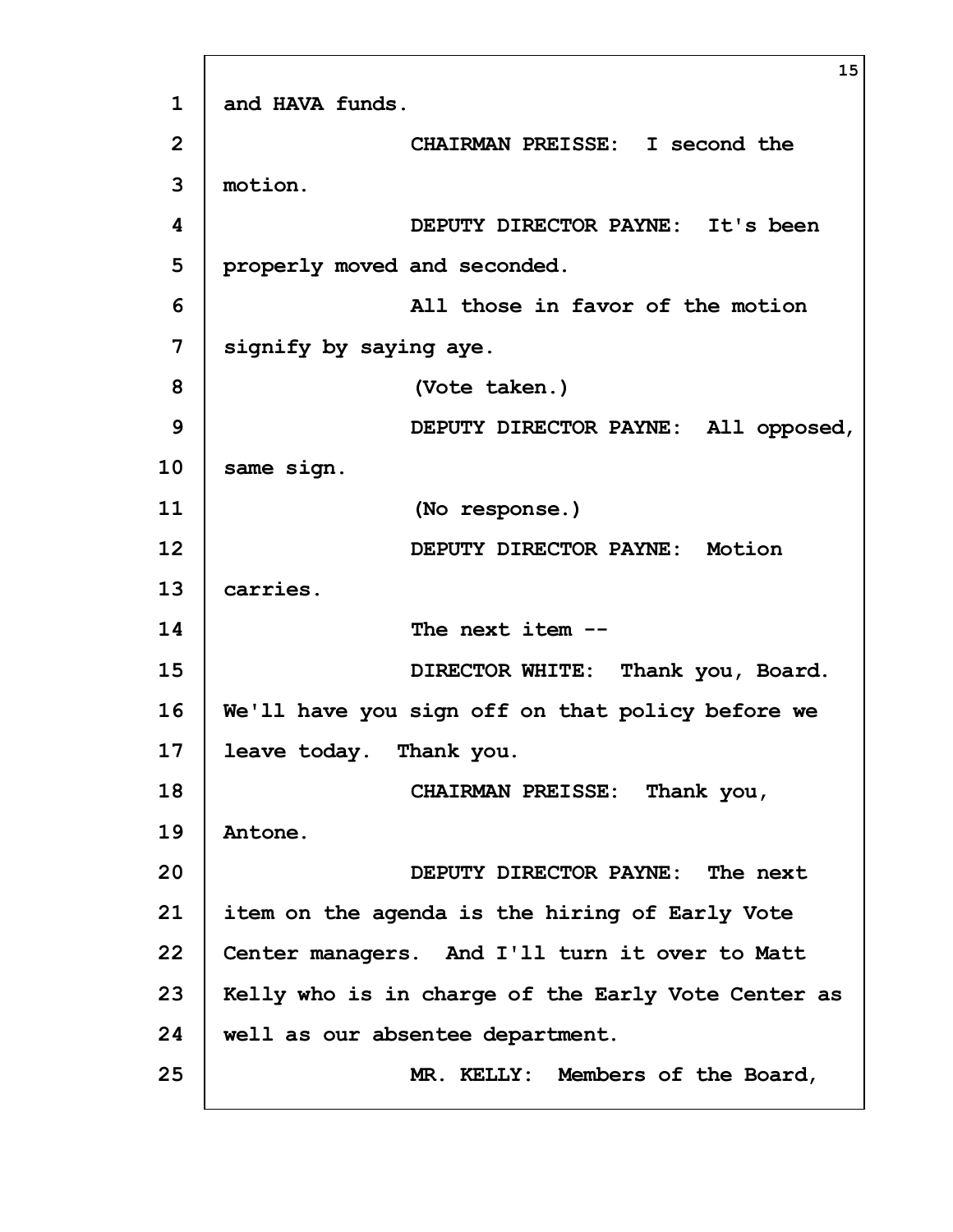**1 2 3 4 5 6 7 8 9 10 11 12 13 14 15 16 17 18 I'm here today to request that we hire a Democratic manager and Republican manager for the Early Vote Center. We're requesting a 32-day contract at a day rate of \$312.50 a day. Heather Poff would be the Republican manager. Her background includes being a voting location manager at one of the larger locations around the county. I forget the exact name of her location, but it's one of the larger ones. She also has served as a precinct election official seasonal employee for the past several years and she has been very interested in the position and she's already read the background materials and she is ready to go as the Republican manager. Christopher Cooper would be the Democratic manager. Chris Cooper I think you probably all have seen him before. He's been out at our front desk serving as our customer service**

**19 20 21 22 representative. Chris Cooper also served at the absentee phone center, an absentee phone center worker, in prior elections and is a recent graduate of Ohio State University.**

**23 24 25 Both managers would be responsible for the setup of the Early Vote Center. That means all the decorations, all of the tables and chairs**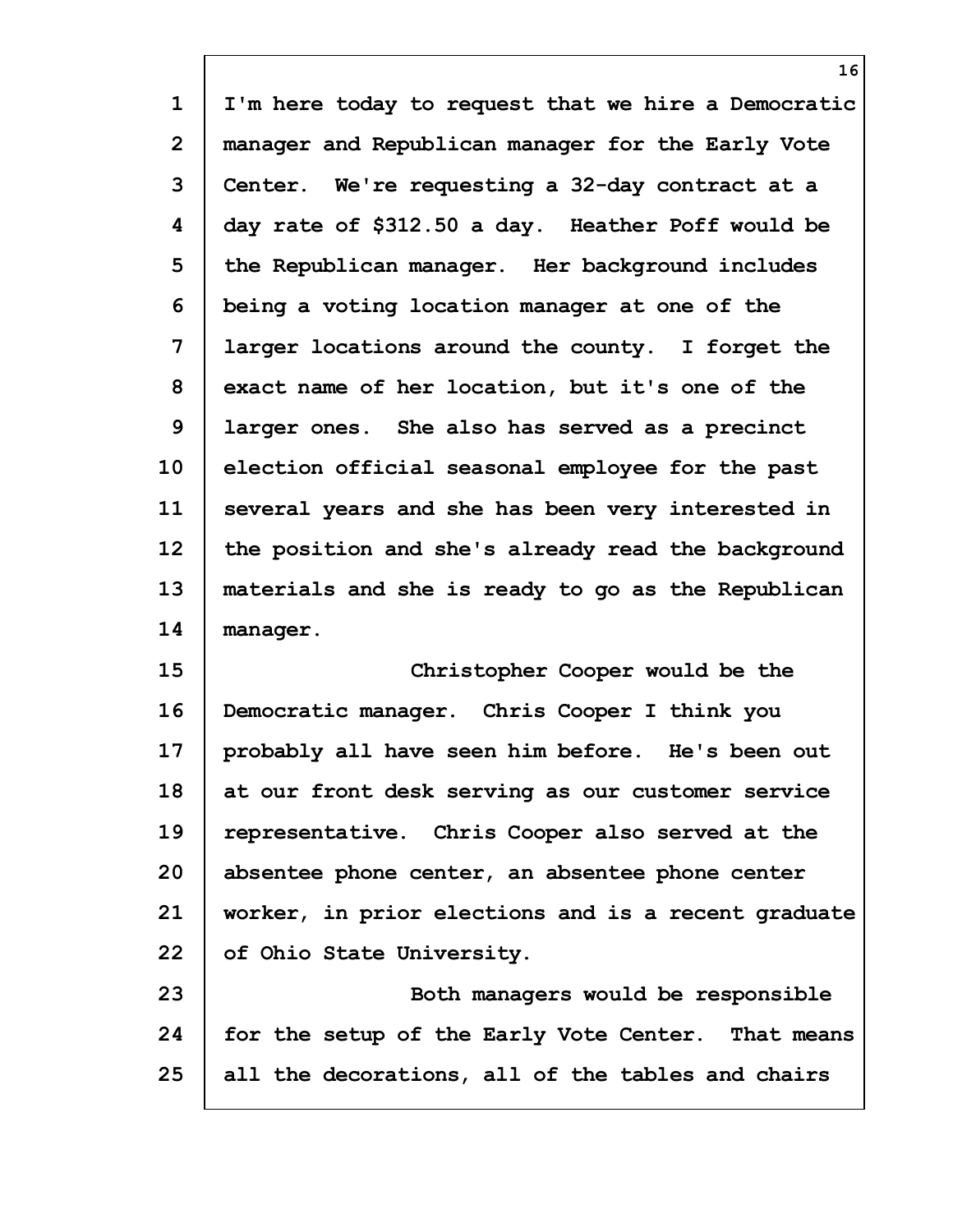**1 2 3 4 5 6 7 8 9 10 11 12 13 14 15 16 17 18 19 20 21 22 23 24 25 17 and the poll pads as well as the logic and accuracy testing and the day-to-day management, opening and closing, of the Early Vote Center, nightly audits, and eventually tear-down of the Early Vote Center once we close on election day. So I ask for approval of the hiring of Heather Poff as the Republican manager and Christopher Cooper as the Democratic manager. MEMBER MARINELLO: Mr. Chairman, I move the Board authorize the Director and Deputy Director to hire a Republican manager, Heather Poff, and a Democratic manager, Chris Cooper, to manage the Early Vote Center located at 1700 Morse Road, Columbus, Ohio, at a daily rate of \$312.50, an amount not to exceed \$10,000. The date of hire will be March 8, 2022 and the end date will be May 4, 2022. CHAIRMAN PREISSE: Second the motion. DEPUTY DIRECTOR PAYNE: It's been properly moved and seconded. All those in favor of the motion signify by saying aye. (Vote taken.) DEPUTY DIRECTOR PAYNE: All opposed,**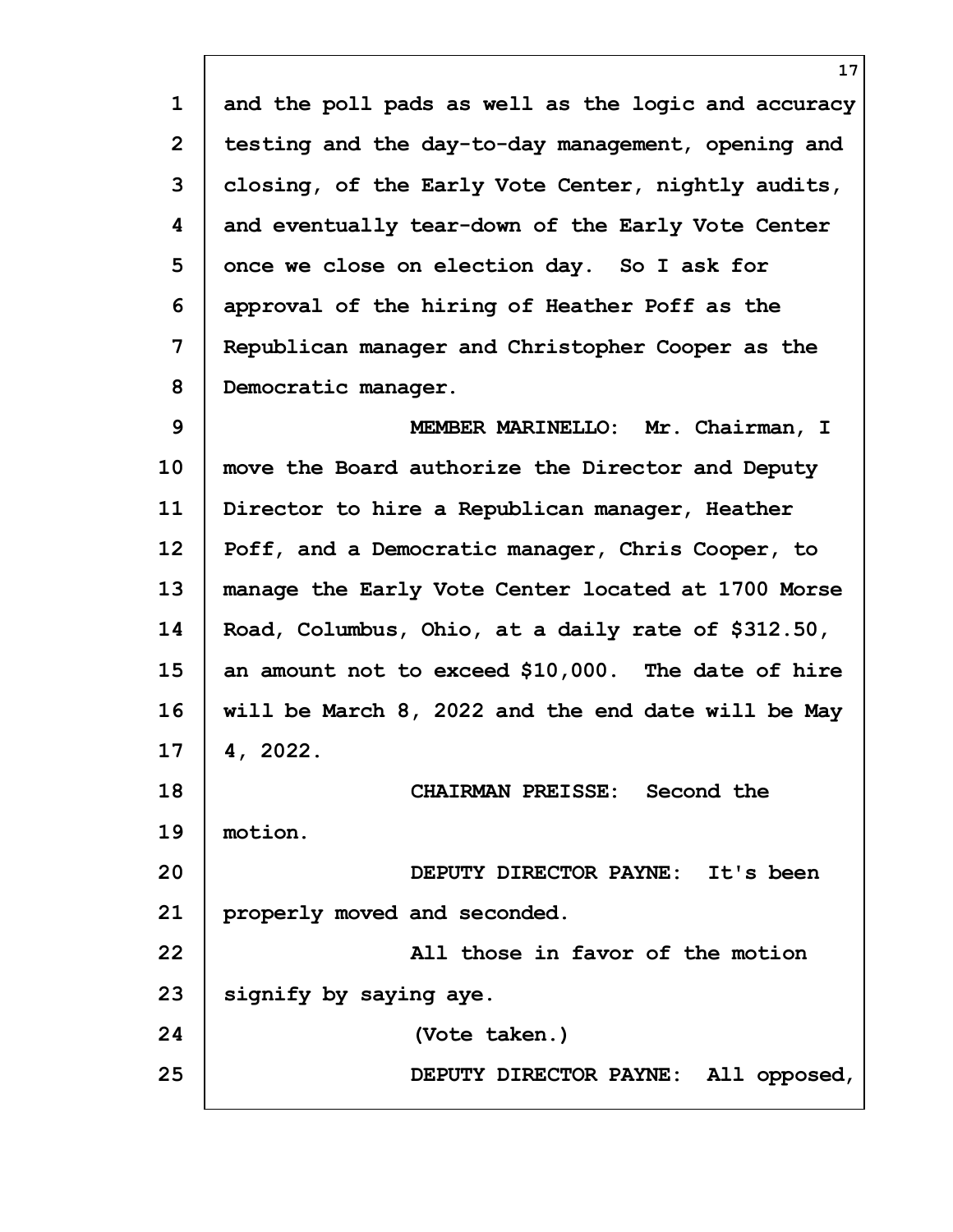|                | 18                                                  |
|----------------|-----------------------------------------------------|
| $\mathbf 1$    | same sign.                                          |
| $\overline{2}$ | (No response.)                                      |
| 3              | DEPUTY DIRECTOR PAYNE: Motion                       |
| 4              | carries.                                            |
| 5              | The next item on the agenda is                      |
| 6              | candidate petitions. You'll remember at a previous  |
| 7              | meeting that this Board certified candidates for    |
| 8              | the House, the Senate, and State Committee, and in  |
| 9              | some cases we rejected the certification of members |
| 10             | of the House, Senate, and State Committee. After    |
| 11             | that meeting there was a directive from the Ohio    |
| 12             | Secretary of State, Directive 2022-31, that         |
| 13             | required us at this meeting to acknowledge that     |
| 14             | those certifications and rejections are null and    |
| 15             | void for the Ohio House, the Ohio Senate, and State |
| 16             | Committee. We ran the wording by the prosecutor's   |
| 17             | office and I think the motion reflects what the     |
| 18             | prosecutor's office suggested we do in this regard. |
| 19             | I don't know, Jeanine, if you want                  |
| 20             | to -- have any other --                             |
| 21             | MS. HUMMER: No. We actually                         |
| 22             | reviewed the directive and compiled this motion     |
| 23             | that's before you. And we just will wait and see    |
| 24             | what happens next.                                  |
| 25             | MR. JAFFE: So am I correct that we                  |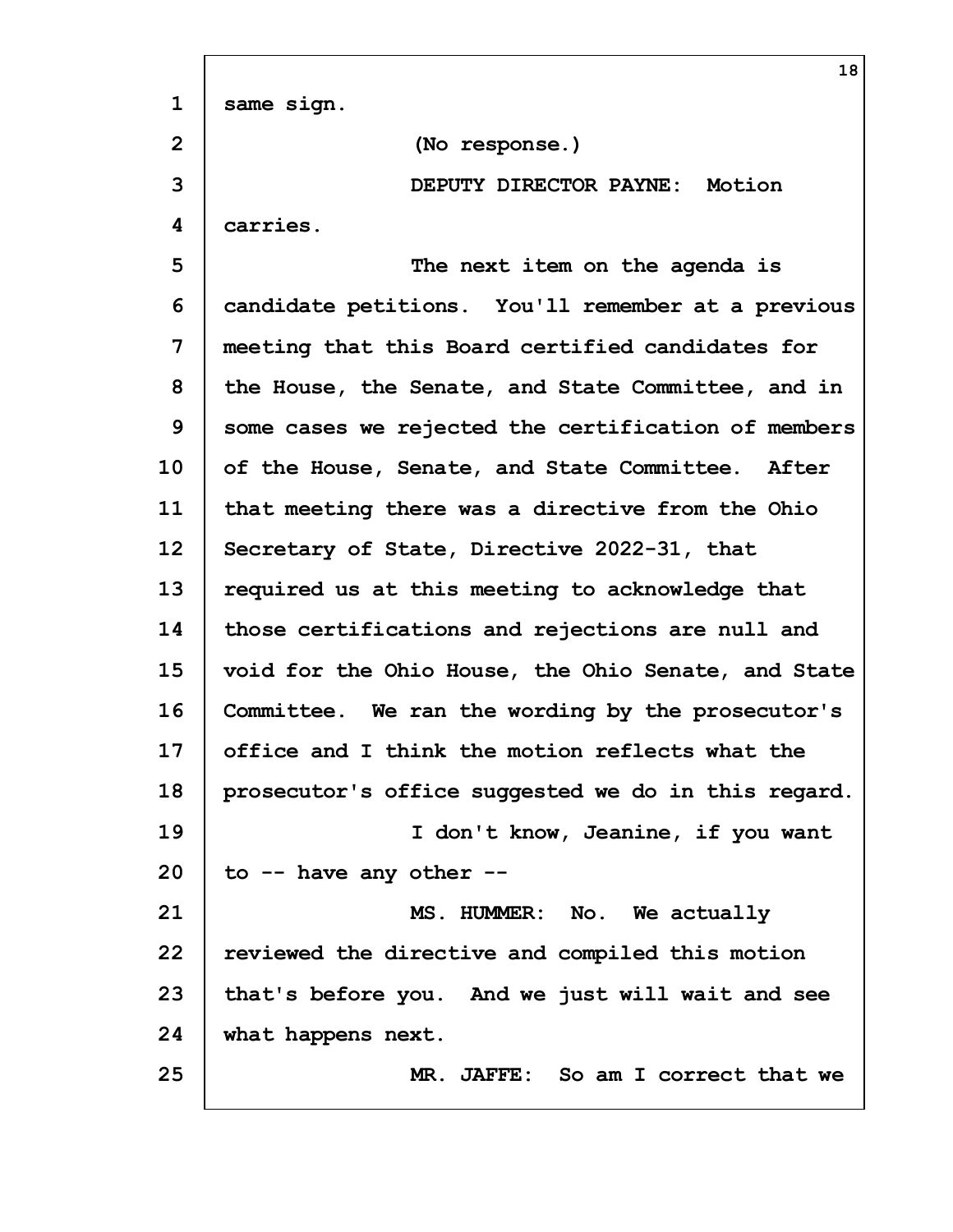|                | 19                                                  |
|----------------|-----------------------------------------------------|
| $\mathbf 1$    | must do this?                                       |
| $\overline{2}$ | MS. HUMMER: Well, we believe that                   |
| 3              | you have to do this in order to formalize the       |
| 4              | actions you previously took already.                |
| 5              | MR. JAFFE: Okay. Doesn't seem like                  |
| 6              | there's much room for discussion on that.           |
| 7              | So in accordance with Directive                     |
| 8              | 2022-31, I move that we acknowledge by operation of |
| 9              | law that the Board's decisions to certify or reject |
| 10             | candidates' petitions for Ohio House, Ohio Senate,  |
| 11             | or State Committee for the May 3rd, 2022 Primary    |
| 12             | Election are hereby null and void.                  |
| 13             | MEMBER MARINELLO: Second.                           |
| 14             | DEPUTY DIRECTOR PAYNE: It's been                    |
| 15             | properly moved and seconded.                        |
| 16             | All those in favor of the motion                    |
| 17             | signify by saying aye.                              |
| 18             | (Vote taken.)                                       |
| 19             | DEPUTY DIRECTOR PAYNE: All opposed,                 |
| 20             | same sign.                                          |
| 21             | (No response.)                                      |
| 22             | DEPUTY DIRECTOR PAYNE: Motion                       |
| 23             | carries.                                            |
| 24             | I don't see anything else on the                    |
| 25             | agenda.                                             |
|                |                                                     |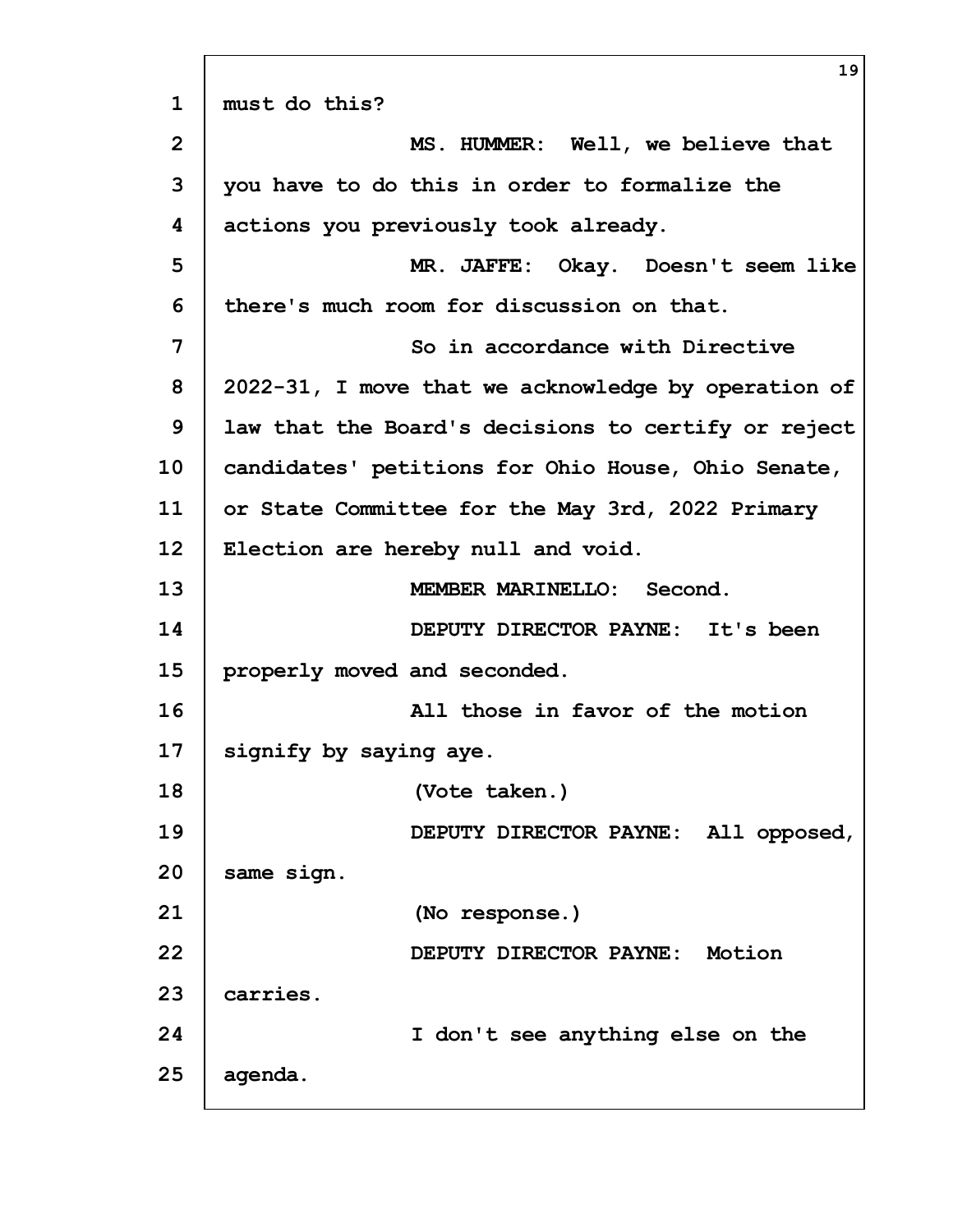| 20                                   |
|--------------------------------------|
| CHAIRMAN PREISSE: Move to adjourn.   |
| MEMBER MARINELLO: Second.            |
| DEPUTY DIRECTOR PAYNE: It's been     |
| moved and seconded. We're adjourned. |
|                                      |
| Thereupon, the proceedings were      |
| adjourned at approximately 3:27 p.m. |
|                                      |
|                                      |
|                                      |
|                                      |
|                                      |
|                                      |
|                                      |
|                                      |
|                                      |
|                                      |
|                                      |
|                                      |
|                                      |
|                                      |
|                                      |
|                                      |
|                                      |
|                                      |
|                                      |